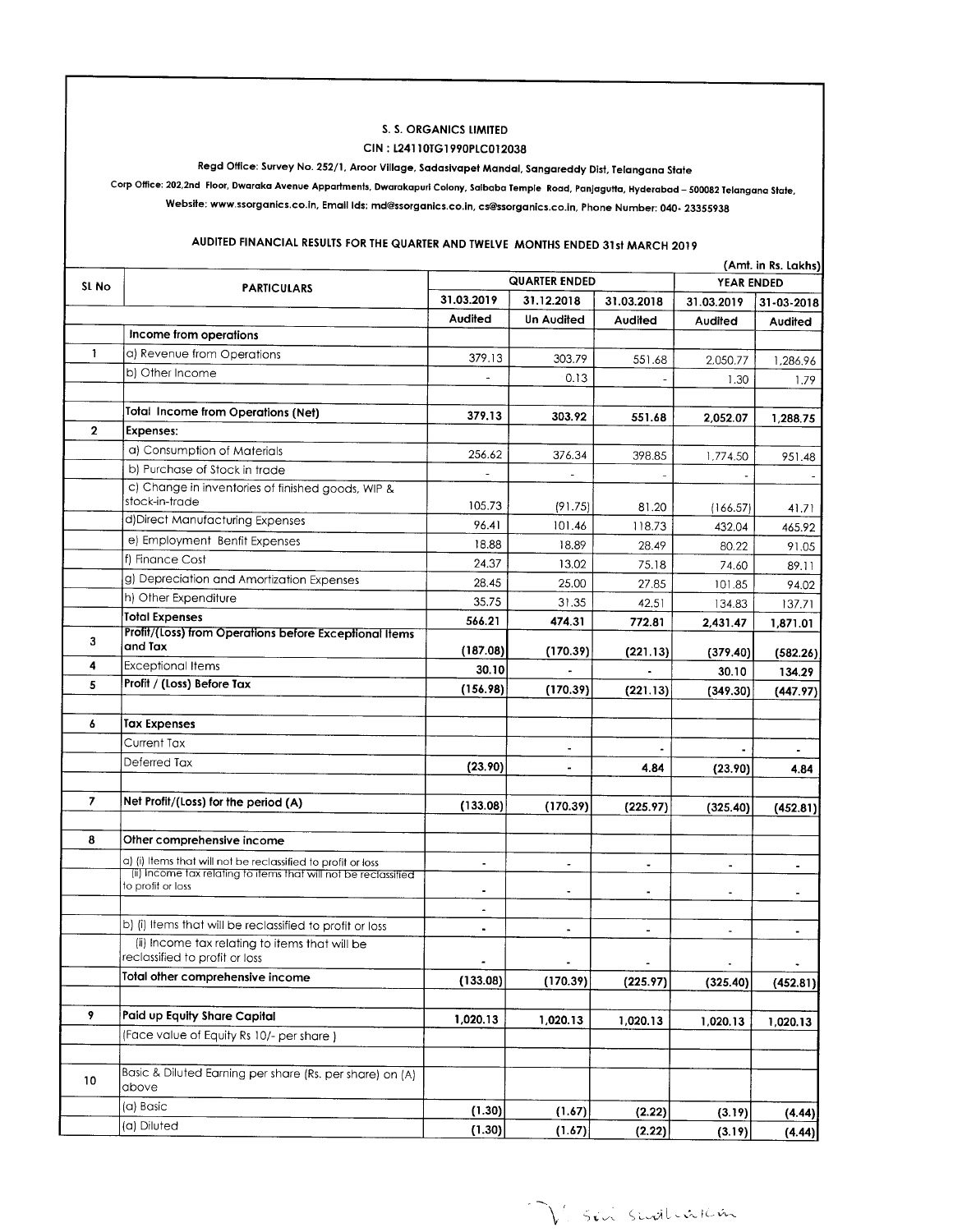#### **NOTES:**

- The above results have been reviewed by the Audit committee and approved by the Board of Directors at its meeting held on  $\mathbf 1$ 27th May 2019 at Corporate office: 202,2nd Floor, Dwaraka Avenue Appartments, Dwarakapuri Colony, Saibaba Temple Road, Panjagutta, Hyderabad - 500082, Telangana State,
- $\overline{2}$ The Statutory Auditors have Carried out Limited Review of the above results for the Quarter ended 31st March, 2019
- 3 The Company operates in a single segment and the results pertain to a single segment.
- 4 Revenue from Operations also includes Job Work Income.
- Previous period/year figures have been regrouped and rearranged wherever considered necessary.  $\overline{\mathbf{5}}$
- The Standalone Financial Results are reviewed by the Statutory auditors of the company as per Regulation 33 of the SEBI (Listing 6 Obligations and Disclosure Requiremnts) Regulations 2015

For SS ORGANICS LIMITED

V. Sin Surlhurlain

Place: Hyderabad Date: 27.05.2019

 $\bar{\mathcal{A}}$ 

SAI SUDHAKAR VANKINENI **Managing Director** DIN:000733001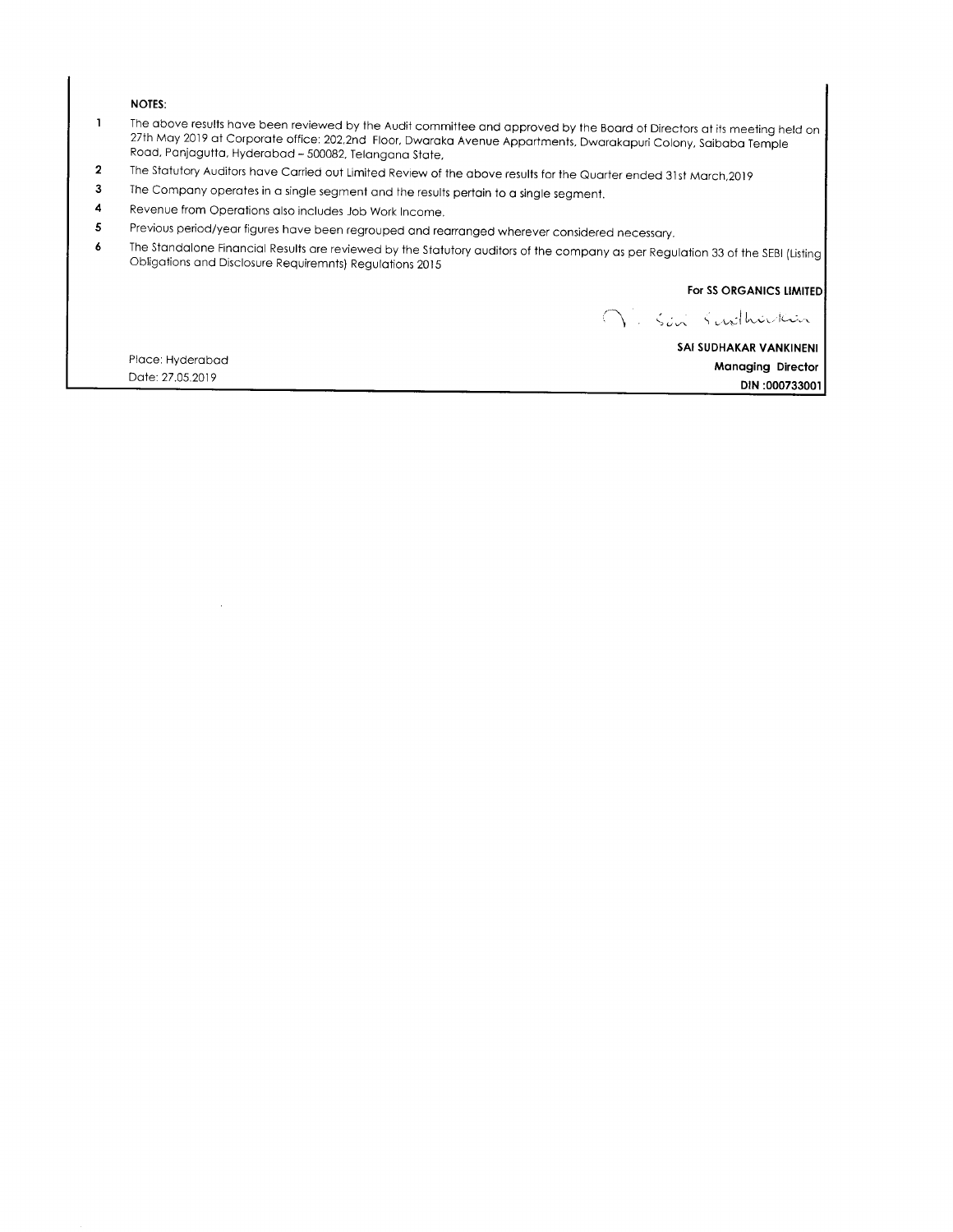|     |                                                         | Rupees in Lakhs                 |                      |  |  |  |
|-----|---------------------------------------------------------|---------------------------------|----------------------|--|--|--|
|     | <b>Particulars</b>                                      | As at March 31, 2019<br>Audited | As at March 31, 2018 |  |  |  |
| A   | <b>ASSETS</b>                                           |                                 | Audited              |  |  |  |
|     |                                                         |                                 |                      |  |  |  |
| 1   | <b>Non-current Assets</b>                               |                                 |                      |  |  |  |
| (a) | Property, Plant and Equipment                           | 1,189.91                        | 1,228.78             |  |  |  |
| (b) | Capital work-in-progress                                |                                 | 6.14                 |  |  |  |
| (c) | <b>Investment Property</b>                              |                                 |                      |  |  |  |
| (d) | Goodwill                                                |                                 |                      |  |  |  |
| (e) | Other Intangible assets                                 |                                 |                      |  |  |  |
| (f) | Intangible assets under development                     |                                 |                      |  |  |  |
| (g) | Biological Assets other than bearer plants              |                                 |                      |  |  |  |
| (h) | <b>Financial Assets</b>                                 |                                 |                      |  |  |  |
|     | $(i)$ Investments                                       | 4.94                            | 4.94                 |  |  |  |
|     | (ii) Trade receivables                                  | 36.30                           | 28.30                |  |  |  |
|     | (iii) Loans                                             |                                 |                      |  |  |  |
|     | (iv) Others (Note 1)                                    | 4.24                            | 4.24                 |  |  |  |
| (i) | Deferred tax assets                                     |                                 |                      |  |  |  |
| (y) | Other non-current assets                                |                                 |                      |  |  |  |
|     |                                                         |                                 |                      |  |  |  |
|     | <b>Sub-total - Non-current Assets</b>                   | 1,235.39                        | 1,272.40             |  |  |  |
| П   |                                                         |                                 |                      |  |  |  |
|     | <b>Current Assets</b>                                   |                                 |                      |  |  |  |
| (a) | Inventories                                             | 533.19                          | 155.56               |  |  |  |
| (b) | <b>Financial Assets</b>                                 |                                 |                      |  |  |  |
|     | $(i)$ Investments                                       |                                 |                      |  |  |  |
|     | (ii) Trade receivables                                  | 51.49                           | 47.83                |  |  |  |
|     | (iii) Cash and cash equivalents                         | 1.86                            | 1.13                 |  |  |  |
|     | (iv) Bank balances other than (iii) above               |                                 |                      |  |  |  |
|     | $(V)$ Loans                                             | 108.99                          | 56.48                |  |  |  |
|     | (vi) Others (to be specified)                           | 129.50                          | 129.24               |  |  |  |
| (c) | Current Tax Assets (Net)                                |                                 |                      |  |  |  |
| (d) | Other current assets (refer note 2)                     | 55.42                           | 33.78                |  |  |  |
|     |                                                         |                                 |                      |  |  |  |
|     |                                                         |                                 |                      |  |  |  |
|     | Sub-total - Current Assets                              | 880.45                          | 424.02               |  |  |  |
|     |                                                         |                                 |                      |  |  |  |
|     | <b>TOTAL - ASSETS</b>                                   | 2,115.86                        | 1,696.42             |  |  |  |
|     |                                                         |                                 |                      |  |  |  |
| B   | <b>EQUITY AND LIABILITIES</b>                           |                                 |                      |  |  |  |
|     |                                                         |                                 |                      |  |  |  |
|     | Equity                                                  |                                 |                      |  |  |  |
| (a) | <b>Equity Share capital</b>                             | 1,020.13                        | 1,020.13             |  |  |  |
| (b) | Other Equity                                            | (4,536.17)                      | (4,210.77)           |  |  |  |
|     |                                                         |                                 |                      |  |  |  |
|     | Sub-total - Shareholders' funds                         | (3,516.04)                      | (3, 190.64)          |  |  |  |
|     |                                                         |                                 |                      |  |  |  |
|     | <b>LIABILITIES</b>                                      |                                 |                      |  |  |  |
|     |                                                         |                                 |                      |  |  |  |
| I   | Non-current Liabilities                                 |                                 |                      |  |  |  |
| (a) | <b>Financial Liabilities</b>                            |                                 |                      |  |  |  |
|     | (i) Borrowings                                          | 2,086.95                        | 1,801.88             |  |  |  |
|     | (ii) Trade payables                                     | 1,398.91                        | 800.86               |  |  |  |
|     | (iii) Other financial liabilities (other than those spe |                                 |                      |  |  |  |
|     | item(b), to be specified)                               |                                 |                      |  |  |  |
| (b) | Provisions                                              |                                 |                      |  |  |  |
| (c) | Deferred tax liabilities (Net)                          | 127.93                          | 151.83               |  |  |  |
| (d) | Other non-current liabilities (refer note 3)            | 345.52                          | 318.34               |  |  |  |
|     | Sub-total - Non-current Liabilities                     | 3,959.31                        | 3,072.91             |  |  |  |
|     |                                                         |                                 |                      |  |  |  |
| П   | <b>Current Liabilities</b>                              |                                 |                      |  |  |  |
| (a) | <b>Financial Liabilities</b>                            |                                 |                      |  |  |  |
|     | (i) Borrowings                                          | 48.82                           | 23.69                |  |  |  |
|     | (ii) Trade payables                                     | 895.48                          | 1,075.59             |  |  |  |
|     | (iii) Other financial liabilities (other than those spe |                                 |                      |  |  |  |
|     | item(c)                                                 | 513.18                          | 459.59               |  |  |  |
| (b) | Other current liabilities (refer note 4)                | 117.38                          | 154.94               |  |  |  |
| (c) | Provisions                                              | 97.73                           | 100.34               |  |  |  |
| (d) | Current Tax Liabilities (Net)                           |                                 |                      |  |  |  |
|     | Sub-total - Current Liabilities                         | 1,672.59                        | 1,814.15             |  |  |  |
|     |                                                         |                                 |                      |  |  |  |
|     | TOTAL - EQUITIES AND LIABILITIES                        | 2,115.86                        | 1,696.42             |  |  |  |
|     |                                                         |                                 |                      |  |  |  |

STANDALONE STATEMENT OF ASSETS AND LIABILITIES AS AT MARCH 31st 2019

Place: Hyderabad<br>Date : 27/05/2019

By Order of the Board<br>for S S ORGANICS LIMITED<br>V. Sai Sudhaka

Sai Sudhakar Vankineni<br>Managing Director<br>DIN:00733001

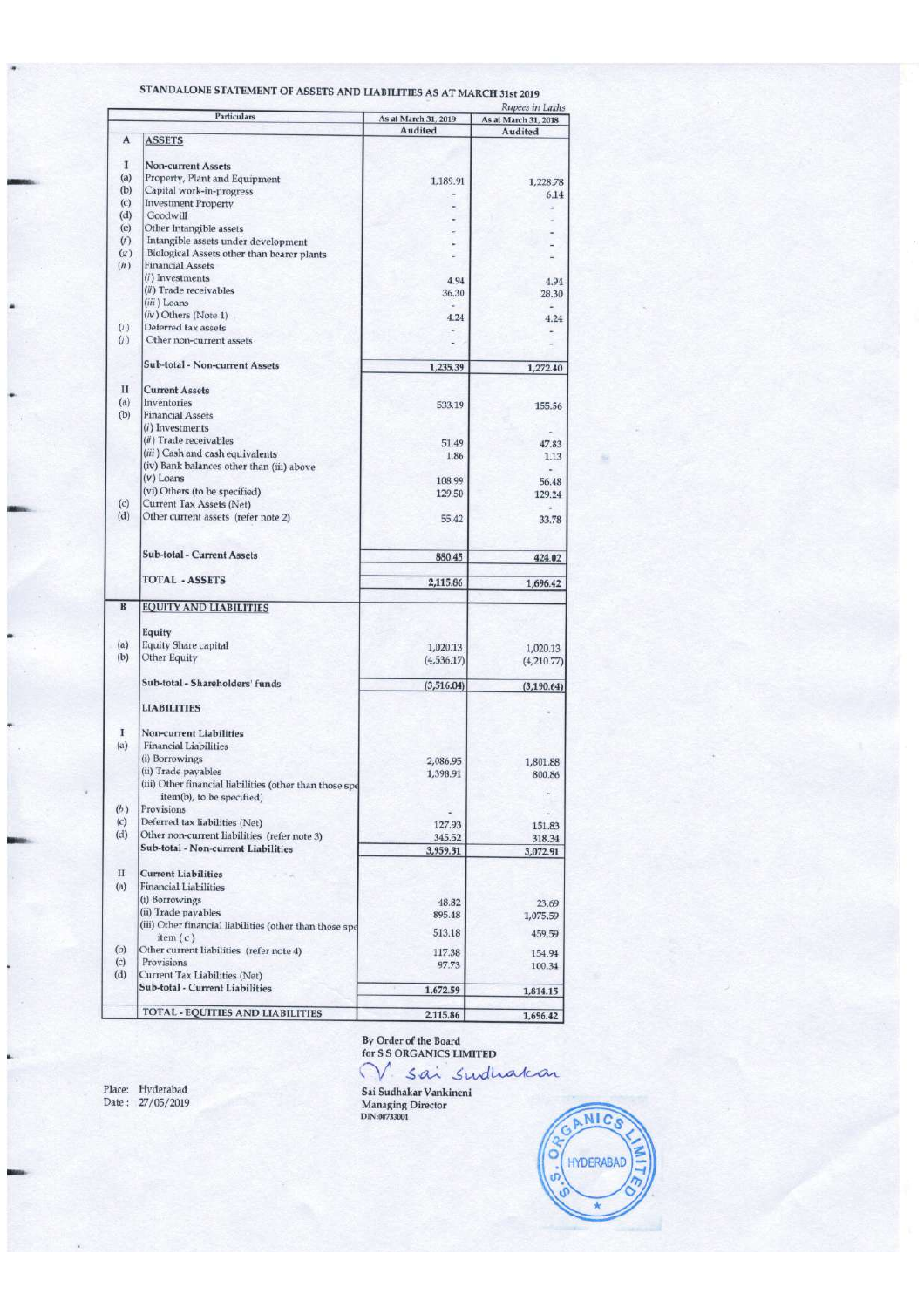# **GOWRI SHANKAR AND ASSOCIATES**

**E CHARTERED ACCOUNTANTS** 



Auditor's Report On Quarterly Financial Results and Year to Date Results of the Company Pursuant to the Regulation 33 of the SEBI (Listing Obligations and Disclosure Requirements) Regulations, 2015

To

The Board of Directors, S.S. Organics Limited.

We have audited the quarterly financial results of S.S. Organics Limited ("the Company") for the quarter ended 31<sup>st</sup> March 2019 and the year to date results for the period 01<sup>st</sup> April 2018 to 31<sup>st</sup> March 2019 ("financial results"), attached herewith, being submitted by the company pursuant to the requirement of Regulation 33 of the SEBI (Listing Obligations and Disclosure Requirements) Regulations, 2015.

These quarterly financial results as well as the year to date financial results have been prepared on the basis of the interim financial statements, which are the responsibility of the company's management. Our responsibility is to express an opinion on these financial results based on our audit of such interim financial statements, which have been prepared in accordance with the recognition and measurement principles laid down in Indian Accounting Standard 34 (Ind AS 34) for Interim Financial Reporting, prescribed, under Section 133 of the Companies Act, 2013 read with relevant rules issued thereunder; or by the Institute of Chartered Accountants of India, as applicable and other accounting principles

We conducted our audit in accordance with the auditing standards generally accepted in India. Those standards require that we plan and perform the audit to obtain reasonable assurance about whether the financial results are free of material misstatement(s). An audit includes examining, on a test basis, evidence supporting the amounts disclosed as financial results. An audit also includes assessing the accounting principles used and significant estimates made by management. We believe that our audit provides a reasonable basis for our opinion.

For GOWRI SHANKAR AND ASSOCIATES **Chartered Accountants** 

> Partner: M.No: 234732 Firm No: 015625S



R.O.: # 4-25-7/11A, A. Samudralu Street, Opp. Sai Ram Theatre, Vijayawada-09 B.O.: Kaleswara Rao Market Complex, 1st Floor No.170, Vijayawada-01. Gayatri Heights, 4th Floor, Plot No.11/17, Madhapur, Hyderabad. T.S.-81.

 $(M): +919032466462$ email: gowri.seshapu@gmail.com  $(M): +919676735582$ email: kbcr678@gmail.com